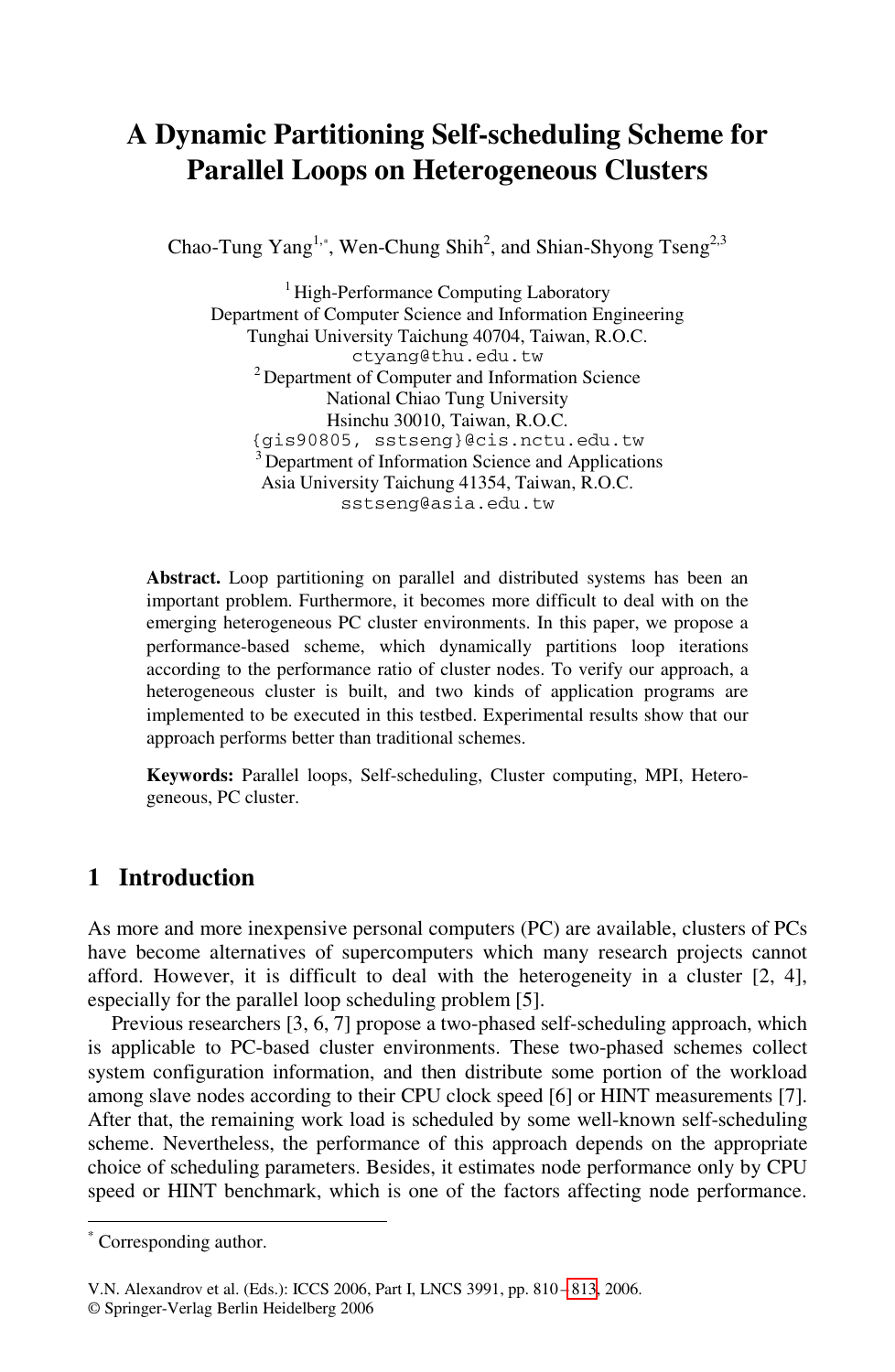In [3], an enhanced scheme, which dynamically adjusts scheduling parameters according to system heterogeneity, is proposed.

Previous work in [3, 7] and this paper are all inspired by [6], the  $\alpha$  self-scheduling scheme. However, this work has different viewpoints and unique contribution. First, while [3, 6] partition  $\alpha$  % of workload according to performance weighted by CPU clock speed in phase one, our scheme conducts the partition according to a general performance function (PF). The PF obtained by the HPL benchmark [8] can estimate performance of cluster nodes rather accurately.

Second, the scheme in [6] utilizes a fixed  $\alpha$  value, and [3, 7] adaptively adjust the  $\alpha$ value according to the heterogeneity of the cluster. In a word, both schemes depend on a properly chosen  $\alpha$  value to get good performance. Nevertheless, our scheme focuses on accurate estimation of node performance, so the choice of α value is not very critical.

### **2 Our Approach**

We propose to partition  $\alpha$ % of workload according to the performance ratio of all nodes, and the remaining workload is dispatched by some well-known self-scheduling scheme, for example, GSS [5]. Using this approach, we do not need to know the real computer performance. However, a good performance ratio is desired to estimate performance of nodes accurately.

### **2.1 Performance Function and Performance Ratio**

We first define the Performance Function (PF) to represent the performance index of each node. In this paper, our PF for node j is defined as

$$
PF_j = \frac{B_j}{\sum_{\forall node_i \in S} B_i}
$$
 (1)

where

S is the set of all cluster nodes.

Bi is the performance value of node i measured by the HPL benchmark [8] before each workload partitioning.

The performance ratio (PR) is defined to be the ratio of all performance functions. For instance, assume the PF of three nodes are 1/2, 1/3 and 1/4. Then, the PR is 1/2 :  $1/3$ :  $1/4$ ; i.e., the PR of the three nodes is  $6:4:3$ . In other words, if there are 13 loop iterations, 6 iterations will be assigned to the first node, 4 iterations will be assigned to the second node, and 3 iterations will be assigned to the last one.

#### **2.2 Our Algorithm**

The algorithm for the master node of our approach is described as follows.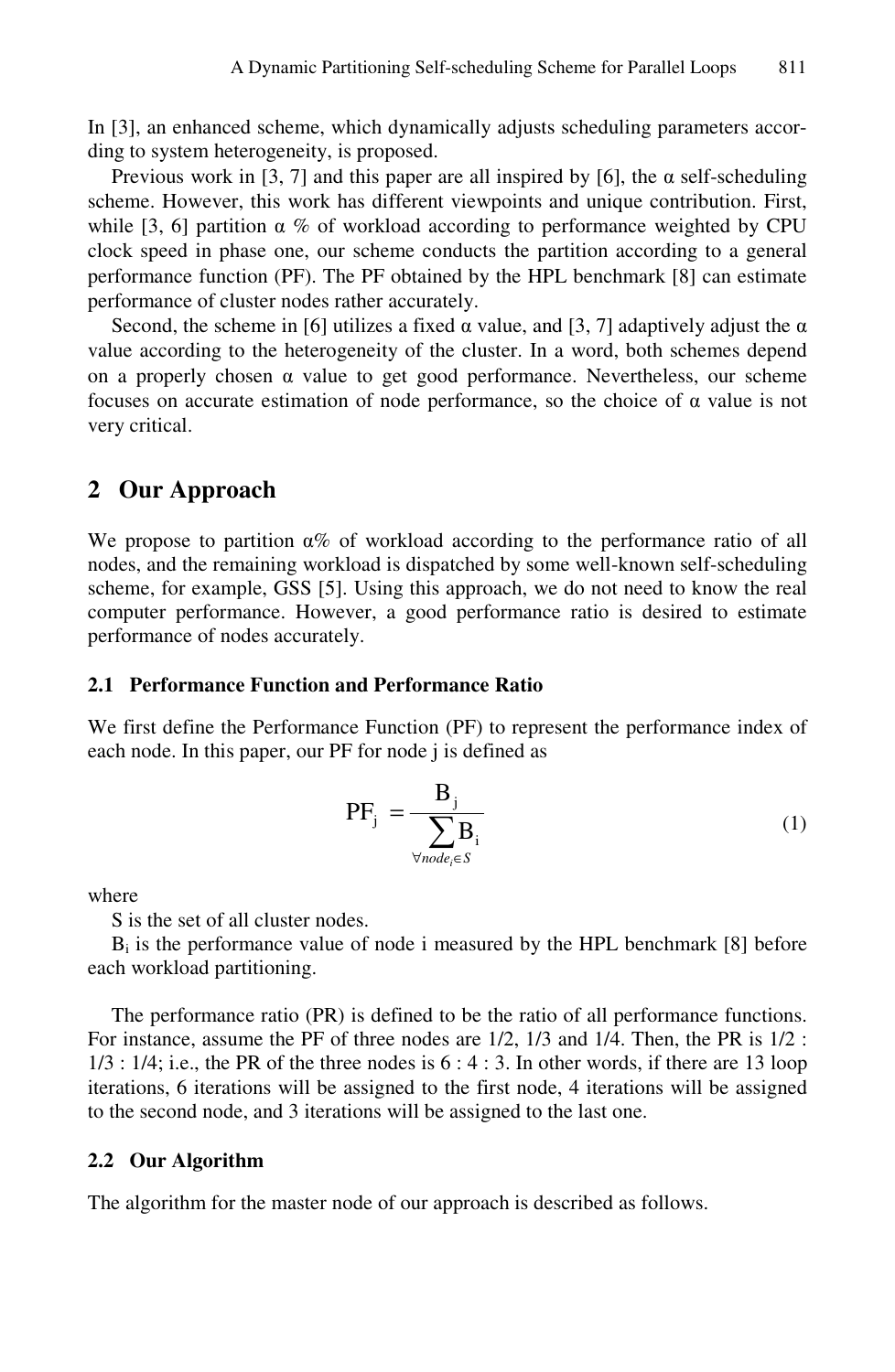### **Algorithm MASTER:**

```
1. Evaluate Performance Ratio by the HPL benchmark. 
2. Dispatch α% of loop iterations according to the 
performance ratio of nodes. 
3. Master does its own computation work 
4. Dispatch (100-α)% of loop iterations into the task queue 
using GSS. 
END MASTER
```
### **3 Experimental Results**

We have built a heterogeneous cluster which consists of 8 PCs. The configuration of this cluster testbed is shown in Table 1.

| <b>Host Name</b> | CPU Type                                 | CPU Speed | Number         | <b>RAM</b> |
|------------------|------------------------------------------|-----------|----------------|------------|
|                  |                                          |           | of CPU         |            |
| hpc              | Intel Xeon <sup>TM</sup>                 | 2.4GHz    | 2              | 1GB        |
| amd1             | AMD Athlon <sup>TM</sup> $\overline{MP}$ | $1.8$ GHz | $\mathfrak{D}$ | 2GB        |
| amd1-dual1       | AMD Athlon <sup>TM</sup> $MP$            | 2.2Ghz    | 2              | 512MB      |
| amd1-dual01      | AMD Athlon <sup>TM</sup> $\overline{MP}$ | $2.0$ Ghz | $\mathfrak{D}$ | 2G         |
| dna2             | AMD Athlon <sup>TM</sup> $\overline{MP}$ | $2.0$ Ghz | $\mathfrak{D}$ | 2G         |
| piii-dual1       | Intel Pentium III                        | 866MHz    | $\mathfrak{D}$ | 1GB        |
| xeon2            | Intel Xeon $^{TM}$                       | 3.0GHz    | $\mathfrak{D}$ | 512MB      |
| hpc2             | Intel $XeonTM$                           | 3.0GHz    | $\mathcal{D}$  | 1GB        |

**Table 1.** Hardware configuration

We have implemented the Mandelbrot set application programs in C language, with message passing interface (MPI) directives for parallelizing code segments to be processed by multiple CPUs. In this experiment, the scheduling parameter α is set to be 50 for all two-phased schemes, except for the schemes by [7], of which  $\alpha$  is dynamically adjustable according to cluster heterogeneity.

The Mandelbrot set is a problem involving the same computation on different data points which have different convergence rates [1]. In this experiment, execution time on the heterogeneous cluster is investigated. Figure 1(a) illustrates execution time of static scheduling, dynamic scheduling (GSS [5]) and our scheme, with input image size 64×64, 128×128 and 192×192 respectively. Experimental results show that our scheduling scheme got better performance than static and dynamic ones. In this case, our scheme for input size 192×192 got 95% and 86% performance improvement over the static one and the dynamic one respectively.

Figure 1(b) illustrates execution time of previous two-phased schemes ([6] and [7]) and our scheme, with input image size 64×64, 128×128 and 192×192 respectively. Experimental results show that our hybrid scheduling scheme got better performance than [6] and [7]. In this case, our scheme for input size  $192\times192$  got 83% and 69% performance improvement over the static one and the dynamic one respectively.